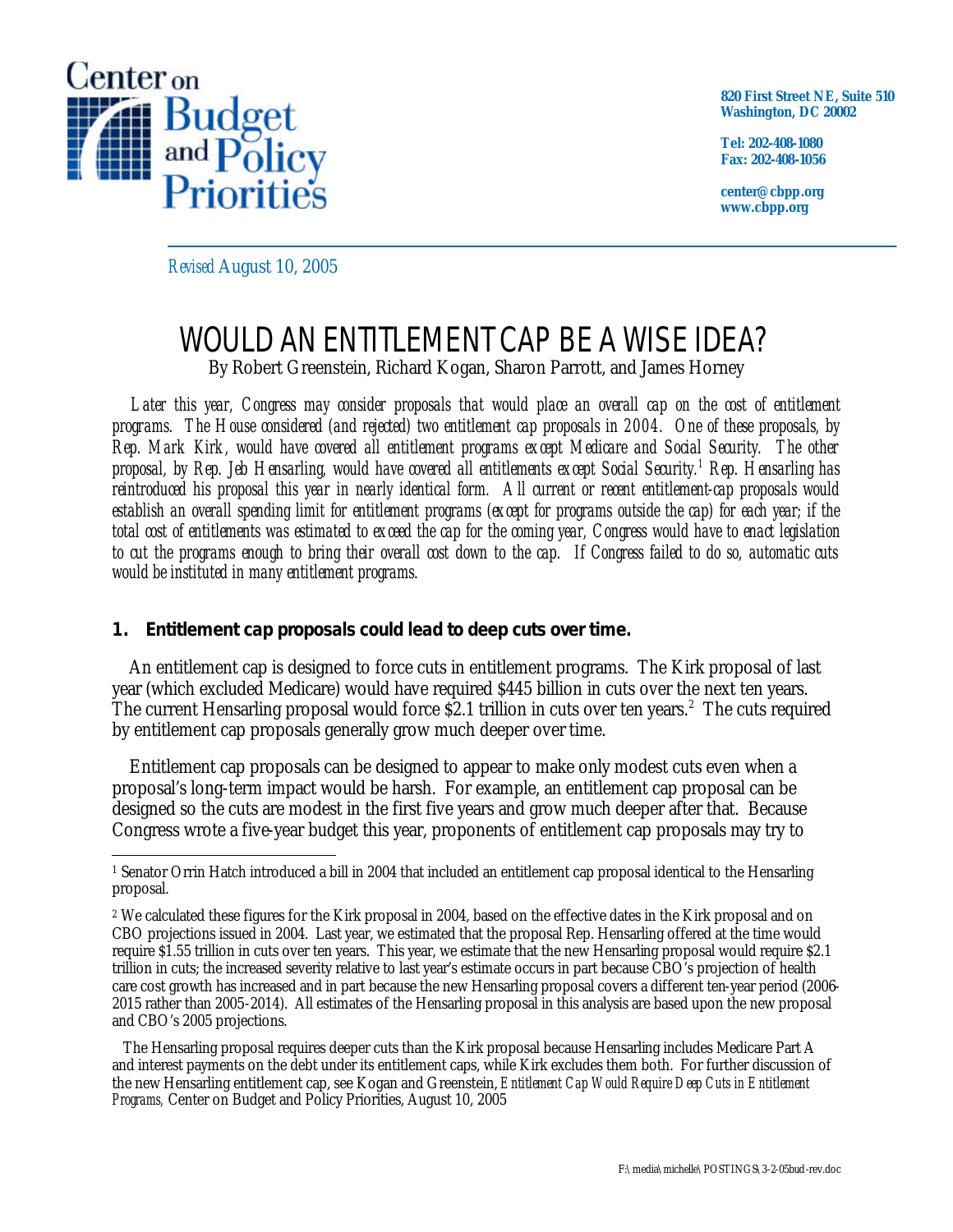limit discussion of the cuts such proposals would require to those that would take place in the first five years. When evaluating entitlement cap proposals, it is important to determine their longer-term impacts on entitlement programs.

**2. Entitlement cap proposals are likely to result in large cuts in programs whose costs are** *not* **rising significantly in order to cover the costs of medical advances.**

The entitlement cap proposals would require large cuts for one principal reason — the formula they use to set each year's overall entitlement spending limit fails to take increases in health care costs into account. Typically, under these proposals, the entitlement cap would be raised from one year to the next to reflect the general inflation rate and increases in the number of people eligible for the programs, but with no

| <b>Entitlement Cuts Over 10 Years Under 2005</b> |
|--------------------------------------------------|
| Hensarling Proposal, If All Entitlements Are Cut |
| Proportionately                                  |

(in billions of dollars)

| Other miscellaneous<br><b>TOTAL</b>                | 22           |
|----------------------------------------------------|--------------|
| Social services (Title XX, voc rehab)              | 7            |
| State Children's Health Insurance Program          | 8            |
| <b>Universal Service Fund</b>                      | 11           |
| Student loans                                      | 13           |
| <b>Foster Care and Adoption Assistance</b>         | 13           |
| Other federal retirement and disability            | 15           |
| <b>TRICARE</b> for life                            | 16           |
| <b>Commodity Credit Corporation price supports</b> | 21           |
| <b>Child Nutrition</b>                             | 25           |
| TANF and other family support                      | 37           |
| <b>Food Stamps</b>                                 | 54           |
| Veterans' benefits                                 | 56           |
| <b>Supplemental Security Income</b>                | 69           |
| Earned Income and Child Tax Credits                | 72           |
| Unemployment compensation                          | 73           |
| Military retirement and disability                 | 74           |
| Federal civilian retirement and disability         | 127          |
| Medicare<br>Medicaid                               | \$919<br>460 |

allowance for increases in health care costs occurring throughout the U.S. health care system.

Over time, Medicare and Medicaid costs rise roughly in tandem with private-sector health care costs. Health care costs systemwide (i.e., in both the private and public sectors) are rising faster than the general inflation rate, primarily because of advances in medical technology and treatments, which improve health and extend life but carry significant costs. A recent medical advance is illustrative. Last year, the Administration determined that Medicare will pay for implantable cardiovasculardefibrillators. This is a new, credit-card-size electric-shock device that can substantially increase a heart-patient's chances of survival, as demonstrated by a four-year trial published in the *New England Journal of Medicine*. This new technology will increase Medicare costs by an estimated \$3 billion to \$15 billion a year, depending on how many heart patients are implanted with the device.

None of the entitlement caps that have been proposed take the cost of such medical advances into account. As a result of this failure to take increases in health care costs into account, the caps these proposals would establish would fall farther below the actual cost of entitlement programs with each passing year, forcing steadily deepening cuts in entitlement programs.

Under the entitlement cap proposals, the cost of medical breakthroughs like cardiovasculardefibrillators would have to be offset either through cuts elsewhere in Medicare and Medicaid or through cuts in other entitlements such as food stamps, the Earned Income Tax Credit, veterans' benefits, military retirement benefits, student loans, and school lunches. Other mechanisms for offsetting the cost of life-saving medical advances — such as raising more revenue by curbing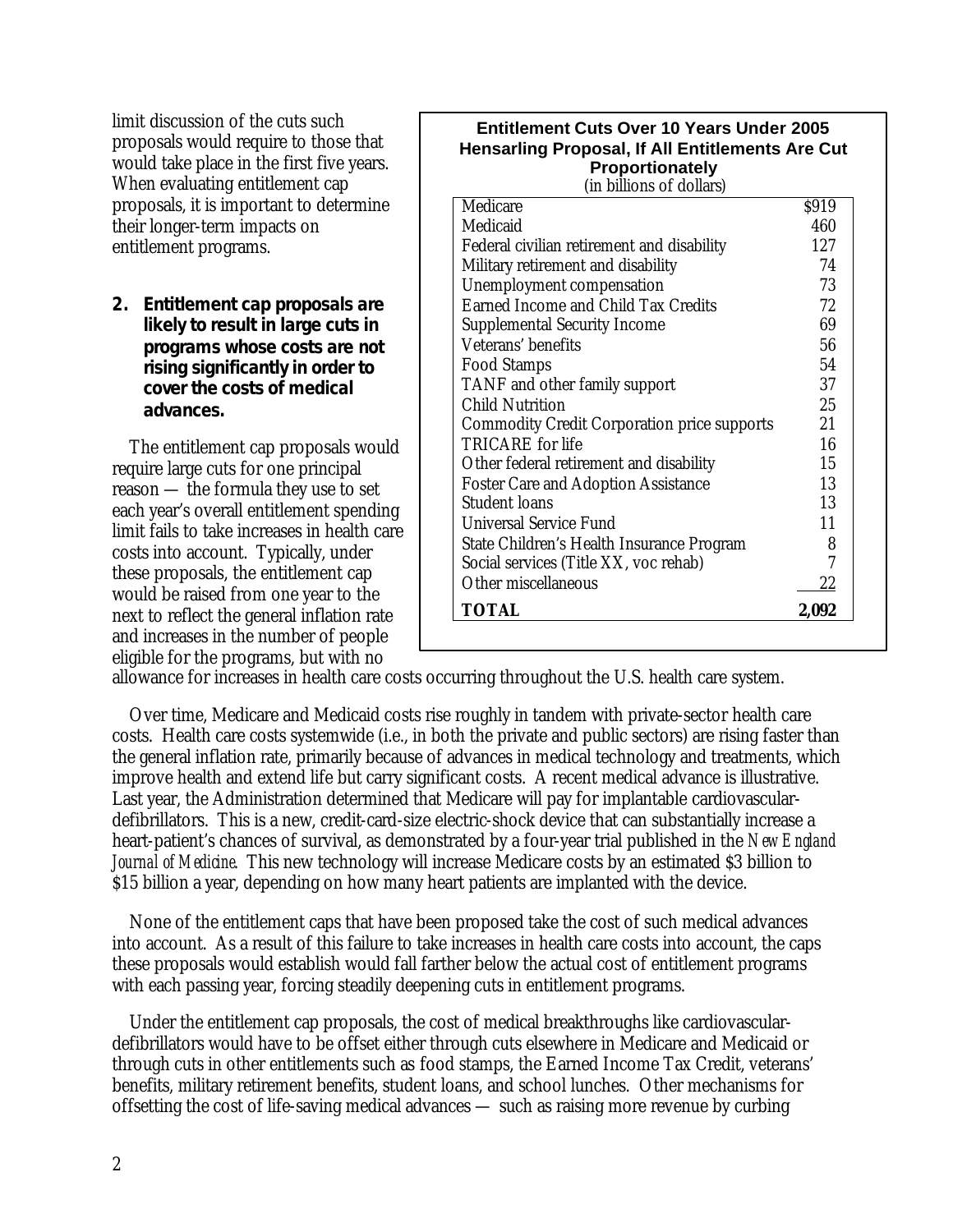abusive tax shelters, reducing tax avoidance, or closing unproductive tax loopholes — would *not* be permitted.

It would be virtually impossible politically — and highly undesirable as a matter of policy — to cut Medicare and Medicaid severely enough to comply with such caps. Cutting Medicare and Medicaid enough so their costs would rise no faster than the entitlements caps would lead over time to large increases in the ranks of the uninsured and underinsured, unless increases in health care costs in general were somehow slowed dramatically at the same time.

As a result, Congress would likely bring overall entitlement spending under the cap *by making wide-ranging cuts across entitlement programs generally*, including many programs whose

| Entitlement Cuts Over 10 Years Under Kirk Proposal, If |
|--------------------------------------------------------|
| <b>All Entitlements Are Cut Proportionately</b>        |
|                                                        |

| (in billions of dollars)                   |        |
|--------------------------------------------|--------|
| Medicaid                                   | $-175$ |
| Federal civilian retirement and disability | $-50$  |
| <b>Unemployment Compensation</b>           | $-30$  |
| Military retirement and disability         | $-28$  |
| <b>Supplemental Security Income</b>        | $-27$  |
| Veterans' benefits                         | $-22$  |
| Earned Income Tax and Child Tax Credits    | $-21$  |
| <b>Food Stamps</b>                         | $-18$  |
| <b>Family Support</b>                      | $-15$  |
| <b>Child Nutrition</b>                     | $-10$  |
| <b>Commodity Credit Corporation</b>        | -9     |
| Other federal retirement and disability    | -6     |
| TRICARE for Life                           | $-6$   |
| <b>Foster Care and Adoption Assistance</b> | $-5$   |
| <b>Student loans</b>                       | $-4$   |
| <b>Universal Service Fund</b>              | $-4$   |
| State Children's Health Insurance          | $-3$   |
| Social services (Title XX, Voc Rehab)      | $-3$   |
| Other miscellaneous                        | -9     |
| <b>TOTAL</b>                               | -445   |

costs are not rising significantly. Under the Hensarling proposal, if all entitlement programs except Social Security were reduced by the same percentage, every such program would have to be cut by about 25 percent by 2015.

## **3. Unforeseen factors beyond policymakers' control could push entitlement costs above the cap, forcing substantial cuts.**

Many unforeseen and uncontrollable factors can lead to increases in the cost of certain entitlements. For example:

- *International harvests can improve*, leading to a decrease in prices for agricultural goods and a corresponding increase in the cost of farm price supports.
- *Severe weather can damage crops* and cause the cost of the crop insurance program to rise.
- *A flu epidemic* or the onset of a new disease can lead to increases in Medicare and Medicaid costs.
- A major bankruptcy could impose significant new costs on the Pension Benefit Guarantee Corporation.

Under an entitlement cap, such increases would force offsetting cuts in entitlement programs. Furthermore, if the offsetting cuts were instituted in whole or in part through automatic cuts (rather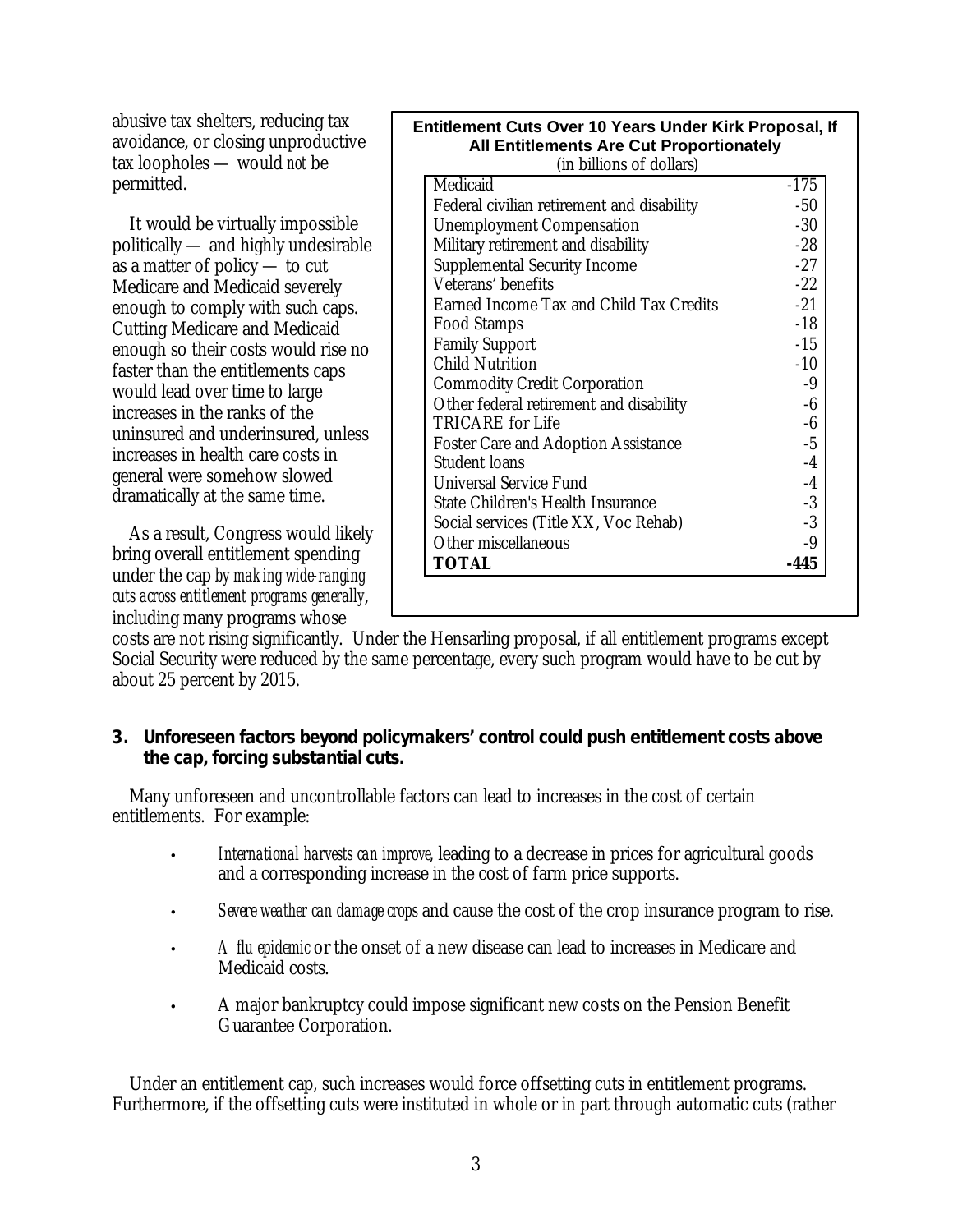than legislative changes), those cuts would be permanent, even if the rise in entitlement costs that precipitated the cuts was temporary.

# **4. The cuts required by an entitlement cap could shift significant costs to states.**

If an entitlement cap forces large cuts in entitlement programs, significant costs incurred in providing needed benefits and services almost certainly would be shifted to states. Cuts in Medicaid or Medicare, for example, could force states to cover more of the health care costs of low-income elderly individuals and people with disabilities. States also could lose a portion of other grants, such as child care, social services funding, and funding for vocational rehabilitation. Some cuts might be accompanied by new discretion that states could use to reduce benefits or curtail eligibility, but states and local communities often would be left "holding the bag" when their residents were unable to secure the health care or other benefits and services they needed.

Moreover, if "automatic" entitlement cuts were instituted (because the Administration projected that entitlement costs would exceed the cap), the cost-shift to states would be immediate. Automatic cuts in Medicaid, for example, would likely be implemented through a reduction in the federal Medicaid matching rate, with every state being required to pay a higher percentage of Medicaid costs (and the federal government paying a lower percentage).

# **5. Exceptions that protect certain programs from automatic cuts under an entitlement cap are unlikely to work as advertised.**

Under the Kirk and Hensarling entitlement cap proposals, some programs would be exempt from the automatic cuts that would be triggered if Congress failed to reduce entitlements enough to fit within the cap. Cuts in some other programs would be limited to two percent per year under the automatic cuts.

During last year's debate, entitlement cap proponents cited these rules as meaning that various entitlement programs would be fully protected from cuts or touched only lightly. Such claims were misleading. It is extremely *unlikely* that the bulk of the cuts made to comply with an entitlement cap would be made through the automatic-cuts process.

To see why, suppose that every year, all of the cuts needed to comply with the Hensarling entitlement cap were made through automatic cuts. All programs *not* partly or entirely exempt from these cuts — including farm subsidies, the EITC, vocational rehabilitation, military retiree health benefits, and even Congress's salaries — would have to be cut *100 percent* by 2010.

It is inconceivable that Congress would stand by and allow these programs — and Members' own salaries — to be eliminated (or, in the case of the Kirk version, cut extremely severely). Instead, Congress almost surely would avert the imposition of such severe automatic cuts by enacting legislation that spread the pain more broadly through cuts in a range of entitlements, including those protected against the *automatic* cuts. As a result, *all* programs included under an entitlement cap would be at risk of deep cuts over time. $3$ 

 $\overline{a}$ 3 It also should be noted that even in the extremely unlikely event that entitlement programs were reduced entirely through automatic cuts, the cuts would mount over time in the programs in which the cuts were limited to two percent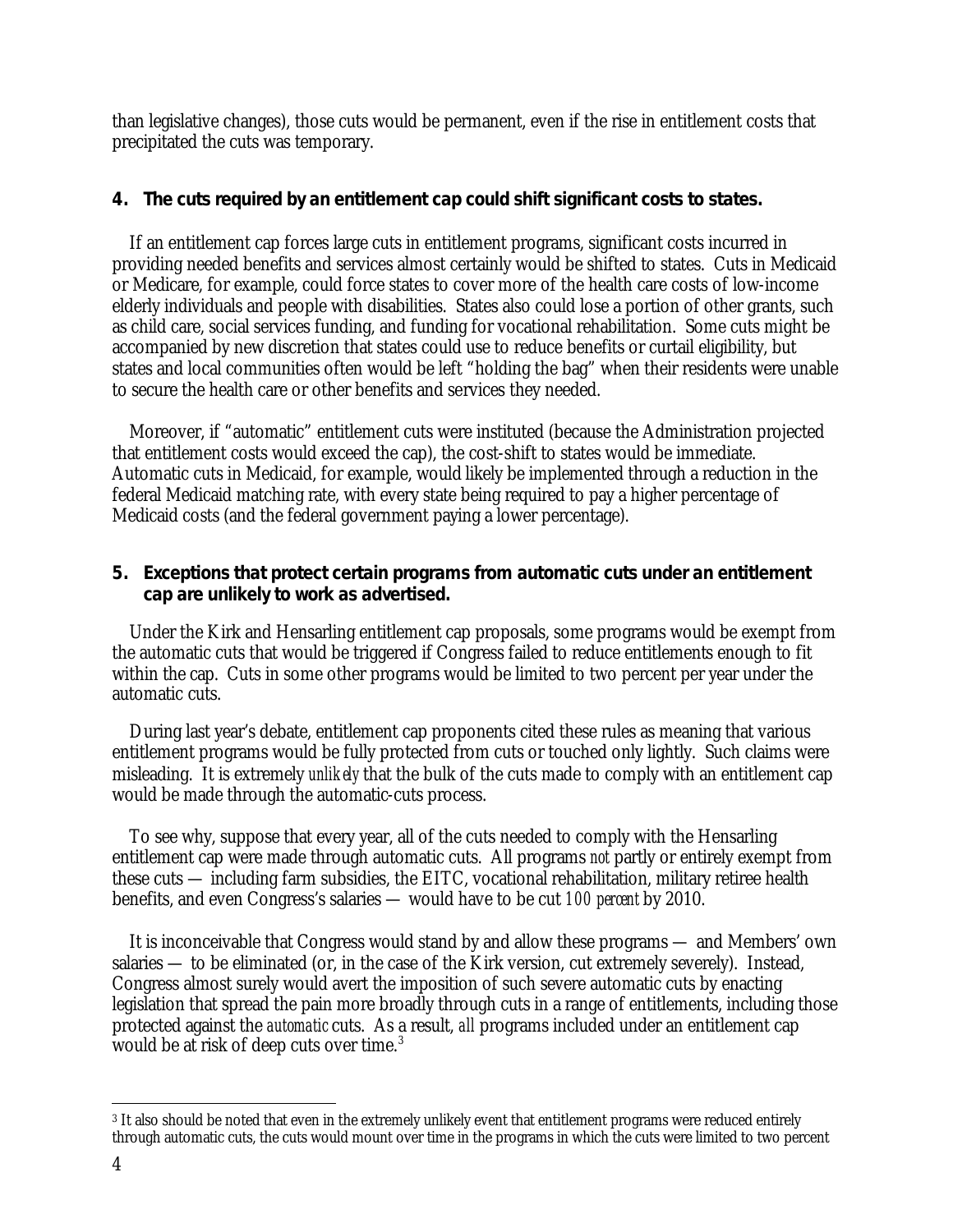#### **6. Entitlement cap proposals exclude "tax entitlements."**

The entitlement cap would *exempt* the class of entitlements that has been termed "tax entitlements" by Federal Reserve Board Chairman Alan Greenspan and is referred to as "tax expenditures" by the Congressional Budget Act and the Congressional Joint Committee on Taxation. These are the hundreds of billions of dollars of entitlement-style subsidies delivered through the tax code, via special tax breaks, write-offs, shelters, and the like. In fact, according to some experts, the total cost of tax expenditures is between \$600 billion and \$800 billion per year, amounts equal to 45 percent to 60 percent of total entitlement program outlays.

Middle-class and low-income Americans receive the bulk of their government benefits through spending entitlements. By contrast, wealthy individuals and corporations receive the majority of their government benefits and subsidies through tax entitlements. By exempting the tax entitlements from the cap, the proposal strongly favors affluent individuals and powerful corporations over ordinary Americans.

For example, the federal government subsidizes the cost of child care for families at various income levels. For low-income families, the federal government provides funding to states to use to provide subsidies to families. This child care block grant funding would be under the entitlement cap and almost surely would face cuts. For middle and high-income families, by contrast, the federal government provides two different types of subsidies *through the tax code* to families with child care costs — subsidies through the Dependent Care Tax Credit and through "cafeteria plans" that allow families to deduct up to \$5,000 in child care expenses from their taxable income. These tax subsidies would *not* be subject to the entitlement cap and would not face cuts as a result of entitlement cap proposals.

### **7. An entitlement cap would likely cause recessions to become deeper and more frequent.**

Under entitlement cap proposals, substantial cuts would continue to be required even in years when the economy is weak. This could push a faltering economy into recession and cause existing recessions to become deeper and more protracted.

In addition, Congress often enacts temporary increases in some benefits during economic downturns, such as extensions of unemployment insurance benefits and temporary increases in federal matching payments for Medicaid. This helps to stabilize the economy while also providing relief to families (or states) in distress. An entitlement cap likely would make enactment of such forms of economic stimulus more difficult, because the stimulus measures could breach the cap (or cause it to be breached by an even larger amount). The result could be either that such measures would not be enacted or that Congress would have to offset the cost of these stimulus measures with other entitlement cuts, even though doing so would withdraw funds from the economy in the middle of a downturn and be a self-defeating proposition. An entitlement cap consequently could interfere with sound fiscal and economic policy.

<u>.</u>

each time that the automatic cuts were triggered. This is because these programs would be reduced an *additional* two percent each time the automatic cuts were implemented.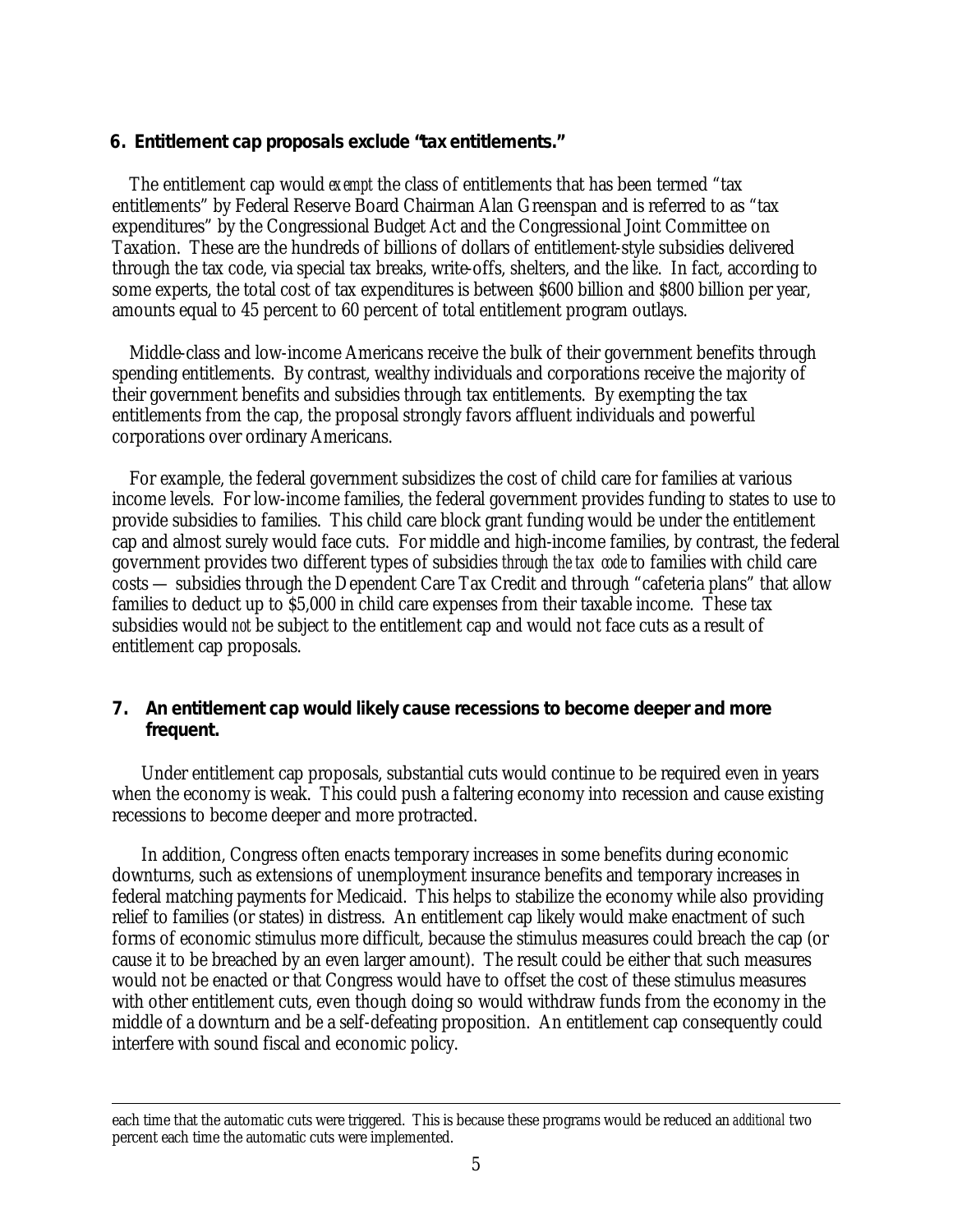#### **An Entitlement Cap Likely Would Make it Harder to Secure Agreement in Coming Years on a Major Package to Achieve Large-scale Deficit Reduction**

The establishment of an entitlement cap could doom chances to reach a "grand bargain," under which all parts of the budget would be placed on the table and major deficit-reduction achieved through a bipartisan agreement. History suggests that unless all parts of the budget — including revenues, entitlements, and discretionary programs — are on the table and a spirit of "shared sacrifice" is invoked, large-scale deficit reduction is unlikely to be achieved. (That achievement of large-scale deficit reduction depends upon putting all parts of the budget on the table is true for two reasons. First, policymakers who fiercely defend particular parts of the budget are much more likely to try to block or limit the degree of savings from the parts of the budget that they champion if other major parts of the budget are being given special protection. Second, unless all parts of the budget are on the table, there will be strong temptation to use savings secured in one part of the budget — such as savings from reductions made in entitlement programs to comply with an entitlement cap — to finance measures adding new costs in another part of the budget, such as new tax cuts.)

If an entitlement cap is imposed, the chances of reaching a "grand bargain" in which all parts of the budget contribute to deficit reduction and large-scale deficit reduction is secured will be materially lessened. Significant *additional* reductions in entitlements will likely be off the table, and policymakers and interest groups that favor continual tax cuts and oppose revenue-raising measures will see little reason to assent to a deficit-reduction agreement that increases revenues without making additional cuts in entitlement programs. Indeed, with the establishment of an entitlement cap, these policymakers and interest groups will have succeeded in securing the adoption of a mechanism designed to force cuts in popular entitlement programs *without* having had to give any ground on tax cuts. Adoption of an entitlement cap consequently risks greatly diminishing the potential for a large bipartisan deficit-reduction agreement.

### **8. Entitlement cap would not necessarily produce any deficit reduction.**

Despite the deep cuts that an entitlement cap could require, it would not necessarily result in deficit reduction. Entitlement cap proposals do not place any limitation or any form of fiscal discipline on tax cuts. As a result, deep cuts in entitlement benefits for the elderly, people with disabilities, veterans, low-income children, and others could be used to make room in the budget for further rounds of tax cuts for affluent Americans and well-connected special interests, rather than to reduce the deficit. (In addition, as the box above explains, the existence of an entitlement cap would likely make it harder to secure bipartisan agreement for major legislative packages to achieve deficit reduction on a large scale.)

### **9. An entitlement cap could lead to severe cuts that most policymakers would not endorse today.**

Twelve years ago, Colorado enacted a constitutional tax and spending cap known as the "Taxpayers Bill of Rights," or TABOR. Similar to entitlement cap proposals, TABOR placed an overall cap on state government expenditures, with the cap allowed to rise only with the general inflation rate and increases in the state's population. Since the adoption of TABOR, Colorado has seen a dramatic decline in the quality of its public services. Although Colorado has the  $7<sup>th</sup>$  highest per capita income in the country: